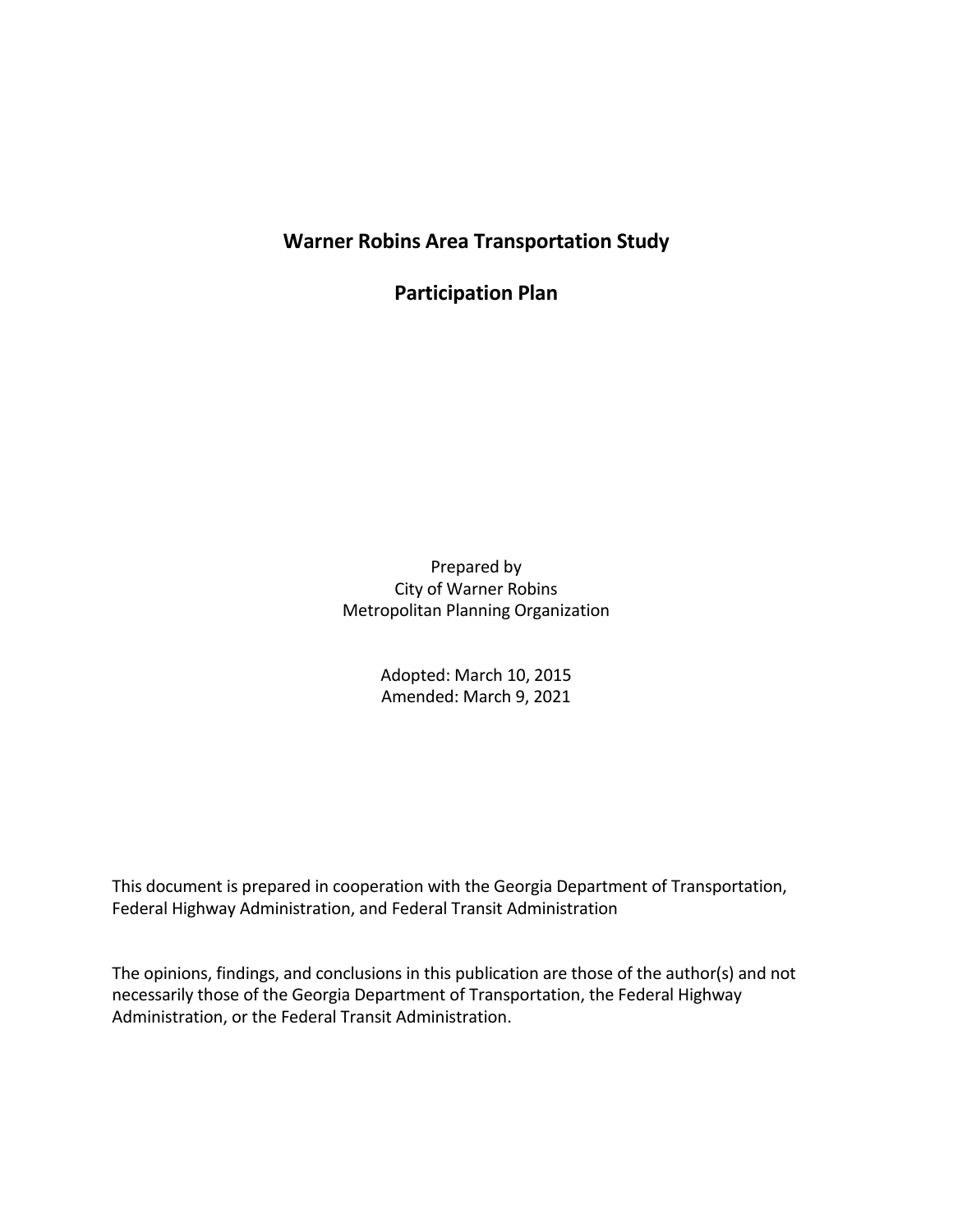# **Table of Contents**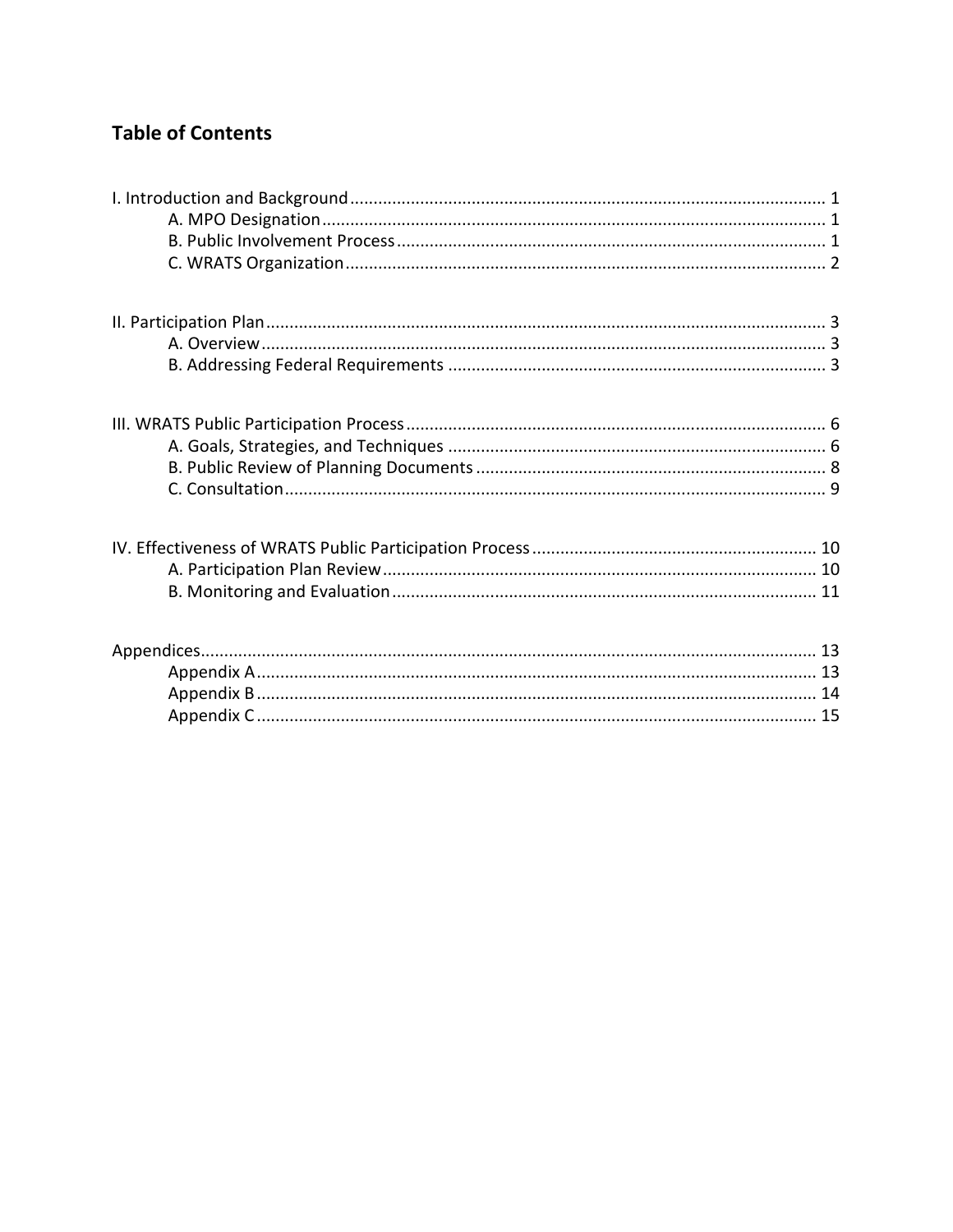## I. Introduction and Background

#### A. MPO Designation

The Warner Robins Area Transportation Study (WRATS), the designated Metropolitan Planning Organization (MPO), study area includes the existing urbanized area for the Cities of Warner Robins, Perry, Byron, Centerville, Robins Air Force Base, the remaining portion of Houston County and the eastern portion of Peach County along Interstate 75. This area covers the urbanized area as well as the area that is expected to become urbanized over the next 20 years.

The WRATS planning process was mandated by the 1962 Highway Act which requires that a transportation planning process be established in all metropolitan areas with a population greater than 50,000. With the completion of the 1980 US Census, Warner Robins was officially designated as an urbanized area. In March 2013, the 2010 US Census-defined Urbanized Area Boundary (UAB) was smoothed and the Metropolitan Planning Area (MPA) or MPO Boundary was updated in May 2014 to incorporate two, new Traffic Analysis Zones (TAZ) containing the Perry-Houston County Airport. A map of the new MPO Boundary can be found in Appendix A. The goal of the Warner Robins Area Transportation Study (WRATS) is to ensure that federal-aid transportation projects are planned in a continuous, coordinated and comprehensive manner. Before federal funds can be expended on a project in the WRATS study area, the project must be included in the WRATS planning process.

#### B. Public Involvement Process

The public involvement process is intended to provide a framework through which the citizens of the community can participate in an advisory capacity in the planning and programming of transportation improvements. Public involvement in transportation planning was required with the passage of the Intermodal Surface Transportation Efficiency Act (ISTEA) in 1991. Federal regulations called for a proactive citizen participation process. This requirement has continued with Fixing America's Surface Transportation (FAST) Act, transportation legislation signed into law on December 4, 2015. The FAST Act requires that all urbanized areas such as Warner Robins have written guidelines called a Participation Plan (PP) incorporating citizen participation into the planning process.

The public involvement process must also comply with Title VI of the Civil Rights Act of 1964 by not discriminating on the basis of race, color, and national origin and must consider the program's impact on Environmental Justice (EJ) populations. The intent of focusing on EJ populations is to identify potential transportation planning projects and programs that could adversely impact minorities and low-income populations early in the project development process. If potential adverse impacts are identified, the impacts can be weighed against other goals and objectives of the planning process, and if appropriate, mitigating changes to the plans and programs can be made.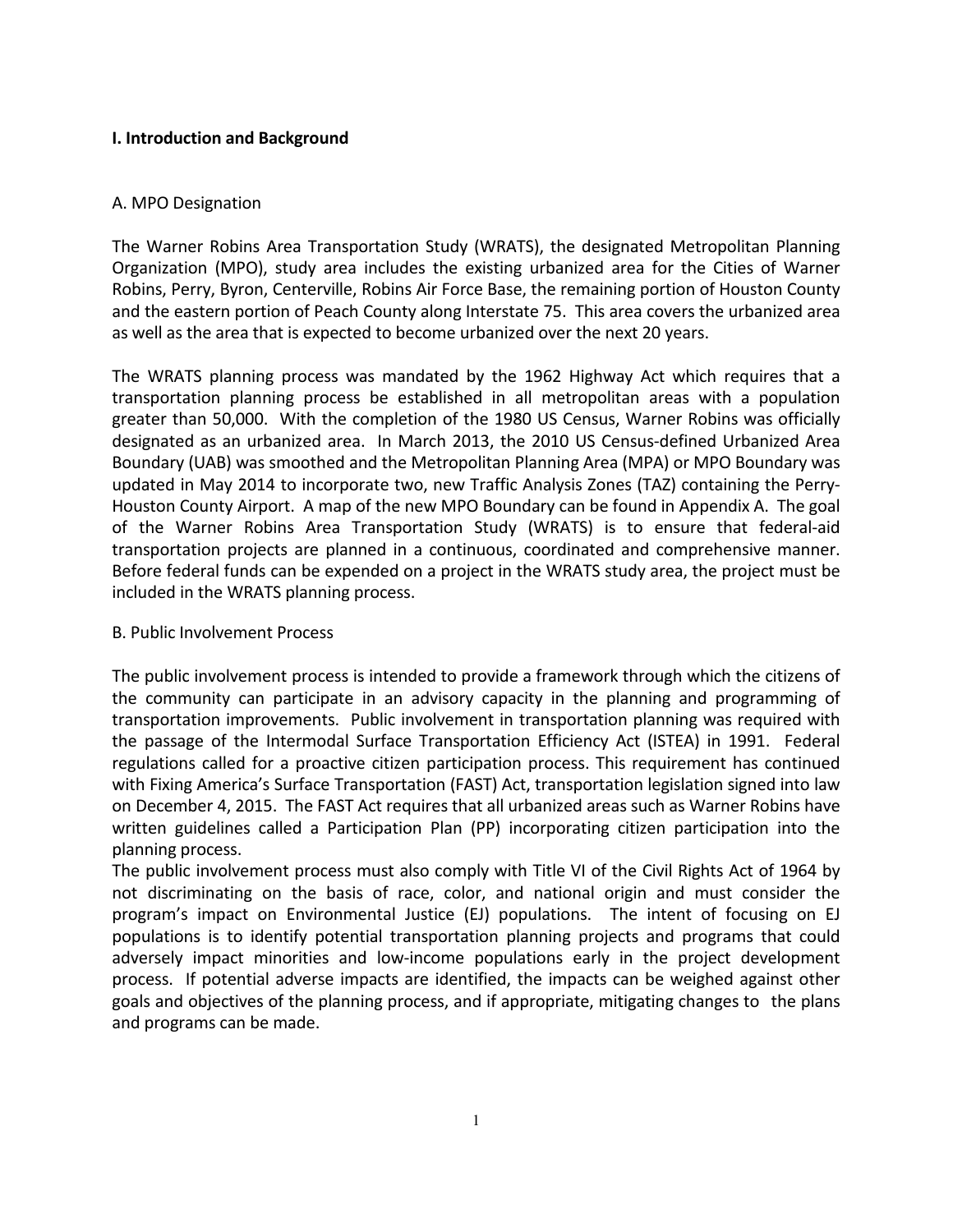## C. WRATS Organization

The City of Warner Robins is the lead agency and designated MPO for the Warner Robins Urbanized Area. The WRATS is composed of elected, appointed, and advisory officials from the federal, state and local levels. The MPO staff is responsible for developing a detailed schedule of individual transportation plans and program deadlines for the fiscal year. The schedule includes such dates as estimated completion dates, public notices, committee meetings, outreach activities, key decision points and when reference material or educational tools are needed. As a result of many organizational meetings during the MPO's inception, three committees were formed and participants identified. Each committee operates by its respective bylaws.

## Policy Committee

The Policy Committee (PC) is responsible for establishment of policy and for review and adoption of goals, objectives, plans, and programs developed by the Study. Voting members are policy level representatives from Warner Robins, Centerville, Byron, Perry, Houston County, Peach County, Georgia DOT, Middle Georgia Regional Commission (MGRC), and the Chairman of the Citizens Advisory Committee. The Federal Highway Administration (FHWA) is represented in a non-voting capacity and Robins AFB participates as a non-voting liaison.

## Technical Coordinating Committee

The Technical Coordinating Committee (TCC) is comprised of individuals whose special skills and training are necessary to undertake development of a comprehensive transportation planning process. Voting members are in technical positions representing the same entities listed above in the Policy Committee, plus the Houston County Board of Education and Perry-Houston County Airport. The TCC provides guidance and makes recommendations to the Policy Committee, Citizens Advisory Committee, and other agencies upon the work program and studies. This body is also responsible for coordinating the maintenance of inventories of current data used as input to the planning process.

#### Citizens Advisory Committee

The Citizens Advisory Committee (CAC) consists of individuals who provide a broad representation of the community. Citizens are appointed by the Houston and Peach County Commissions and the Warner Robins, Byron, Perry, and Centerville City Councils. There are also representatives of special interest groups like Disability Connections and the Georgia Advocacy Office. The function of this committee is to inform and advise the community of the process, recommendations, and results of the Warner Robins Area Transportation Study and to offer any suggestions, which would benefit the Study. The CAC also advises the MPO staff and Policy Committee on matters of public opinion from individual citizens and citizen groups regarding transportation plans and programs.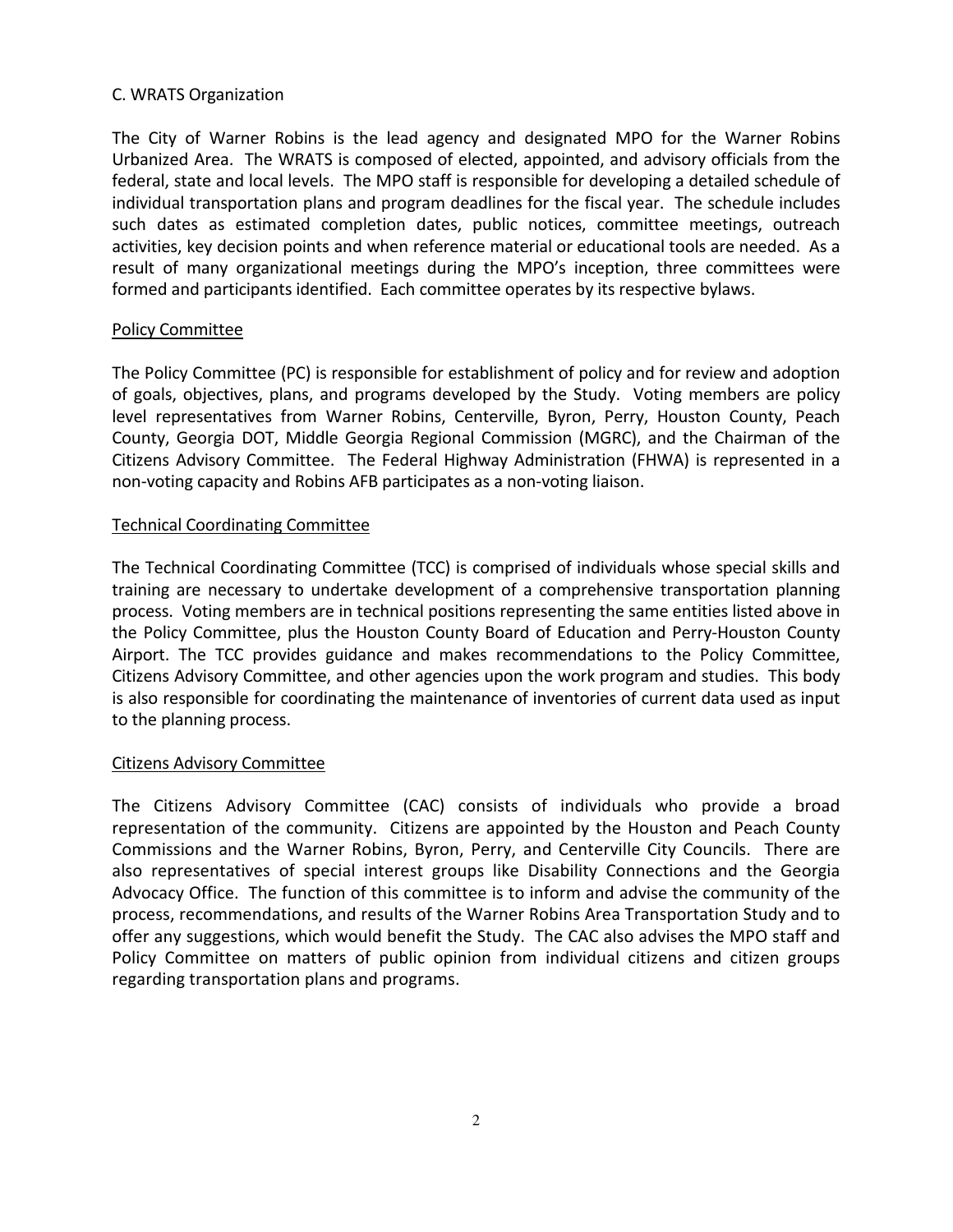## II. Participation Plan

## A. Overview

The Participation Plan (PP) consists of written guidelines intended to include opportunities by which all WRATS area citizens and interested parties can participate in a transportation planning effort that is continuous, cooperative, and comprehensive. The PP consolidates the concerns of a wide variety of involved parties into workable transportation plans and programs. It is designed to encourage and provide the greatest level of education of transportation issues, along with opportunities for citizens and interested parties to contribute their ideas and voice their opinions early and often. For the purpose of the PP, those with an interest in transportation planning are identified as transportation stakeholders. Stakeholders may include representatives of special interest groups, public and private transportation providers, the business community, and individual citizens. Stakeholders have many opportunities to play an important role in the participation process, to create greater public awareness, and to gather input from other citizens.

## B. Addressing Federal Requirements

The federal regulations that govern the public participation process for an MPO and how WRATS is addressing these requirements is presented below.

## 23 CFR 450.316

"(a) The MPO shall develop and use a document participation plan that defines a process for providing citizens, affected public agencies, representatives of public transportation employees, freight shippers, providers of freight transportation services, private providers of transportation, representatives of users of public transportation, representatives of users of pedestrian walkways and bicycle transportation facilities, representatives of the disabled, and other interested parties with reasonable opportunities to be involved in the metropolitan transportation planning process."

This Participation Plan (PP) is the documented means by which citizens, public agencies, and interested parties are provided reasonable opportunities to be involved in the metropolitan transportation planning process.

 $''(1)$  The participation plan shall be developed by the MPO in consultation with all interested parties and shall, at a minimum, describe explicit procedures, strategies, and desired outcomes for:

(i) Providing adequate public notice of public participation activities and time for public review and comment at key decision points, including but not limited to a reasonable opportunity to comment on the proposed metropolitan transportation plan and the TIP;"

This PP describes the strategy for providing public notice and the local media sources used such as newspapers, websites, television, and radio.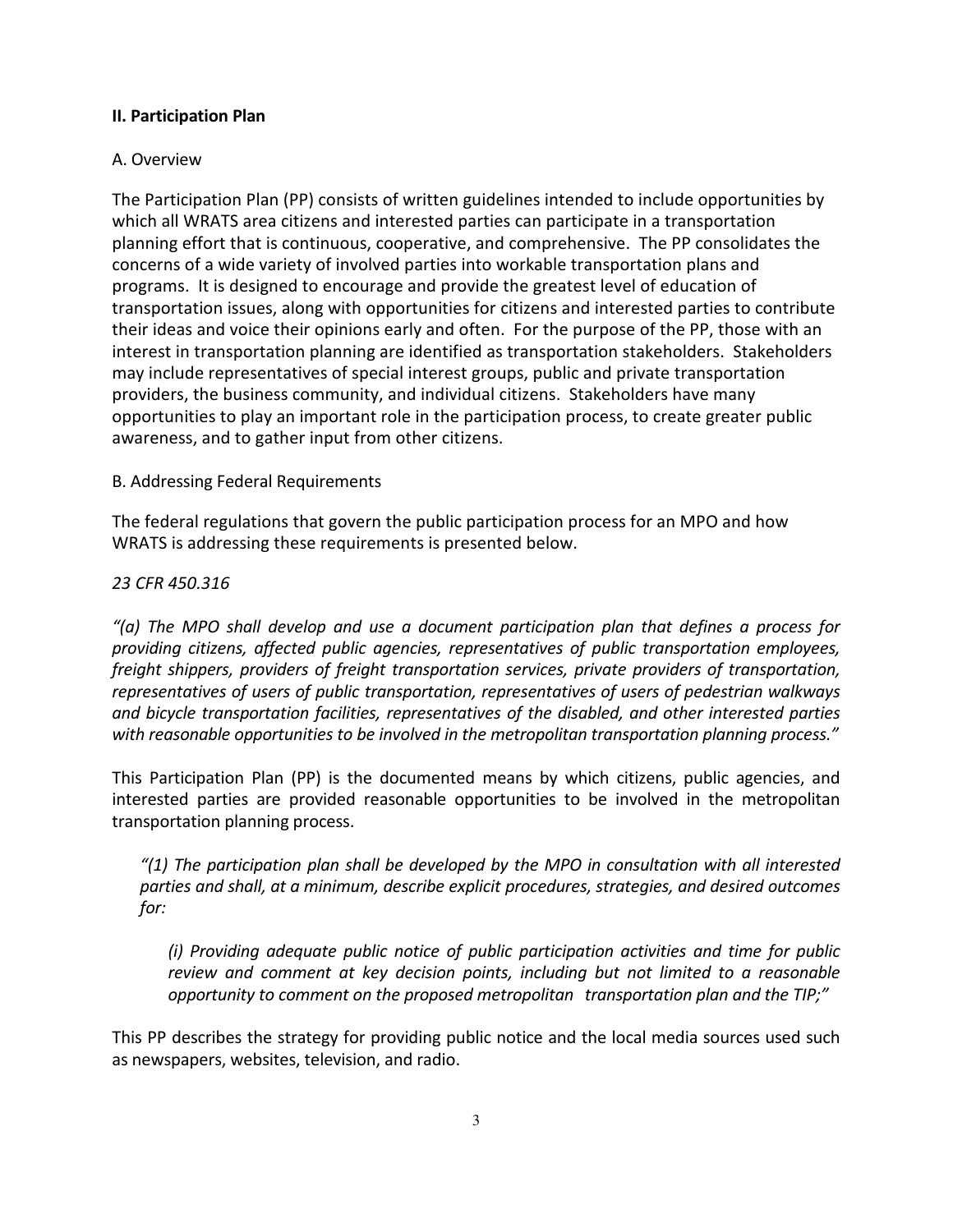"(ii) Providing timely notice and reasonable access to information about transportation issues and processes;

(iii) Employing visualization techniques to describe metropolitan transportation plans and TIPs;

(iv) Making public information (technical information and meeting notices) available in electronically accessible formats and means, such as the World Wide Web;"

The WRATS will utilize a website to make transportation-related information available and present it through maps, videos, and other visualization techniques.

"(v) Holding any public meetings at convenient and accessible locations and times;"

Meetings will be held at handicap and Americans with Disabilities Act (ADA) accessible locations. Special events will occur at varying times of the day and be located in different parts of the Metropolitan Planning Area (MPA).

"(vi) Demonstrating explicit consideration and response to public input received during the development of the metropolitan transportation plan and the TIP;

(vii) Seeking out and considering the needs of those traditionally underserved by existing transportation systems, such as low-income and minority households, who may face challenges accessing employment and other services;

(viii) Providing an additional opportunity for public comment, if the final metropolitan transportation plan or TIP differs significantly from the version that was initially made available for public comment;

(ix) Coordinating with the statewide transportation planning public involvement and consultation processes under subpart B of this part; and"

The WRATS will use the strategies and techniques in this PP to collect and acknowledge public comments received on plans and programs including targeted outreach to those traditionally underserved. Coordination and consultation will also take place statewide and with community stakeholders.

" $(x)$  Periodically reviewing the effectiveness of the procedures and strategies contained in the participation plan to ensure a full and open participation process."

The PP will be periodically reviewed by WRATS, Georgia DOT, and the Federal Highway Administration in terms of its effectiveness. It will also be evaluated and refined by incorporating suggestions made by citizens and other community stakeholders.

"(2) When significant written and oral comments are received on the draft metropolitan transportation plan and TIP (including the financial plans) as a result of the participation process in this section or the interagency consultation process required under the EPA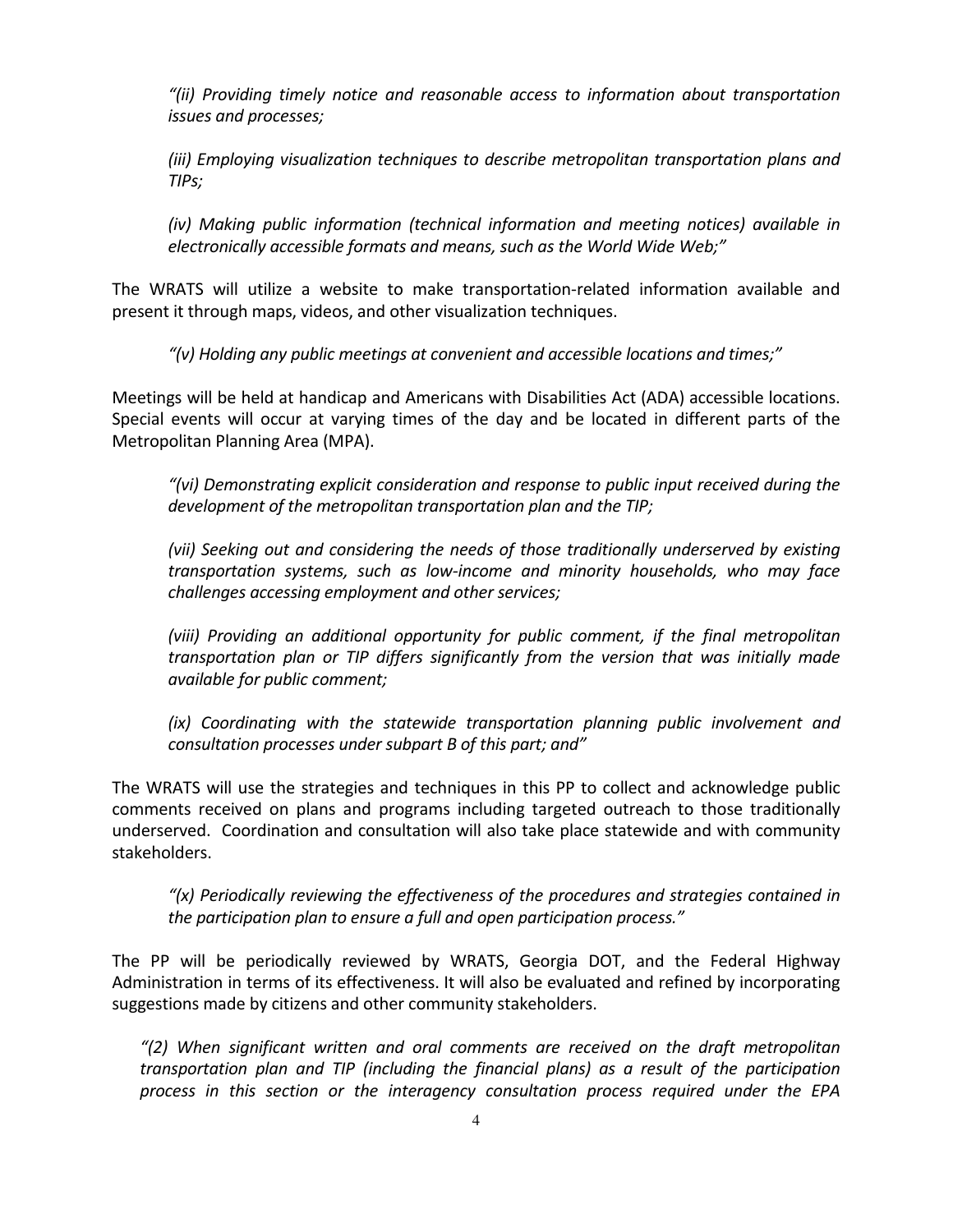transportation conformity regulation (40 CFR Part 93), a summary, analysis, and report on the disposition of comments shall be made as part of the final metropolitan transportation plan and TIP. This summary report is then distributed throughout the established network of committees and the individual commenters. Plan and/or program amendments and the resulting public comments, will be made part of the Policy Committee minutes and will be kept on file in the MPO office. Amendments and comments also will be incorporated into copies of the affected plans and programs, made available at central locations."

Public notices are placed in local newspapers, prior to all public review periods. Public review periods for draft plans and programs run at least 30 days. A public notice from the WRATS 2045 MTP is located in Appendix B. If the Policy Committee determines that the final plan or program differs significantly from the one which was made available for public comment, and raises new material issues which interested parties could not reasonably have foreseen from the participation efforts, an additional 15 days for public comment on the revised plan or program shall be made available. This additional 15 days for public comment also pertains to amendments. The WRATS will respond to significant public comments and include those comments and responses in final transportation plans and programs.

"(3) A minimum public comment period of 45 calendar days shall be provided before the initial or revised participation plan is adopted by the MPO. Copies of the approved participation plan shall be provided to the FHWA and FTA for informational purposes and shall be posted on the World Wide Web, to the maximum extent practicable."

A forty-five day public review and comment period will be required for any future revisions proposed for the WRATS PP. All comments received will be reviewed, considered, and incorporated, as appropriate into the PP. A report documenting the participation and review process, including comments received, will be made part of the final PP document, which will be available in the Warner Robins Transportation Planner's office.

"(b) In developing metropolitan transportation plans and TIPS, the MPO should consult with agencies and officials responsible for other planning activities within the MPA that are affected by transportation…coordinate its planning (to the maximum extent practicable) with such planning activities…(e) MPOs shall, to the extent practicable, develop a documented process(es) that outlines roles, responsibilities, and key decision points for consulting with other governments and agencies, as defined in paragraphs (b), (c), and (d) of this section, which may be included in the agreement(s) developed under § 450.314."

The WRATS will consult in a process outlined in the PP with local agencies responsible for activities such as land use management, natural resources, environmental protection, conservation, historic preservation, tourism, natural disaster risk reduction, as well as private transportation providers. The WRATS will also provide these agencies with reasonable opportunities to review and comment on draft documents, including the LRTP, TIP, UPWP, PP and other major planning documents.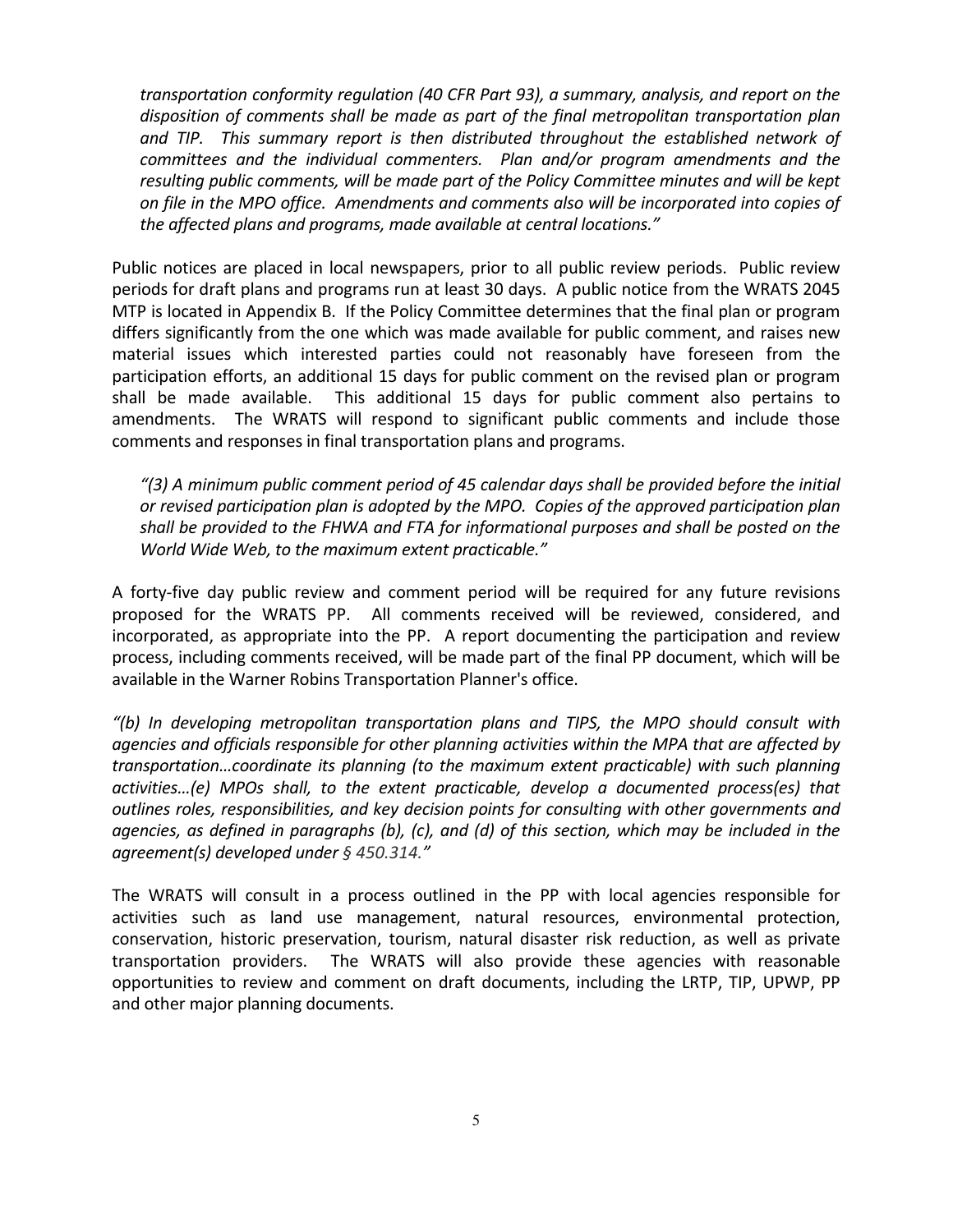## III. WRATS Public Participation Process

## A. Goals, Strategies, and Techniques

Effective public involvement and participation is a dynamic and ongoing process that is essential to meeting the future transportation needs of all citizens in the Warner Robins Metropolitan Area. The goals and strategies of the WRATS Public Participation Process and applied techniques are discussed in this section.

• Inform and educate stakeholders and interested parties, share information, and increase the overall awareness of the transportation planning process.

## Media Outlets

The Warner Robins MPO staff uses local media sources to provide clear and timely information about transportation issues and processes to citizens and any other interested parties and segments of the community affected by transportation plans, programs, and projects. The Warner Robins MPO staff uses the media to inform the public by writing and distributing press releases, public service announcements, and/or public notice advertisements, doing public access TV and talk radio interviews, and scheduling speaking engagements.

## Website and Social Media

The Warner Robins MPO staff gathers and makes available any pertinent background information or materials and employs visualization techniques to describe transportation plans and programs. The information is made available through the established media, citizen and special group networks as well as postings on the MPO's website (www.wrga.gov/index.aspx?NID=295). Announcements/notifications of information availability are posted on the Facebook page for the City of Warner Robins. It is an ongoing challenge to put technical issues in terms that are understandable and interesting to the general public. The Warner Robins MPO is committed to continue to simplify its documents, including or referring to background information, summaries of the information contained, and the goals and policies of the transportation plans or programs.

• Provide opportunities for stakeholders and interested parties to identify transportation concerns and priorities.

## Citizens Advisory Committee

The WRATS Citizens Advisory Committee (CAC) is a group of representative stakeholders that meet quarterly to discuss common concerns and review all transportation plans and reports before adoption. All CAC meetings are open to the public. An agenda for the meeting will be available to the committee members and general public no later than one week prior to each regularly scheduled committee meeting. The minutes of each committee meeting will be available at the next regularly scheduled meeting. The Chairman of the CAC may call a special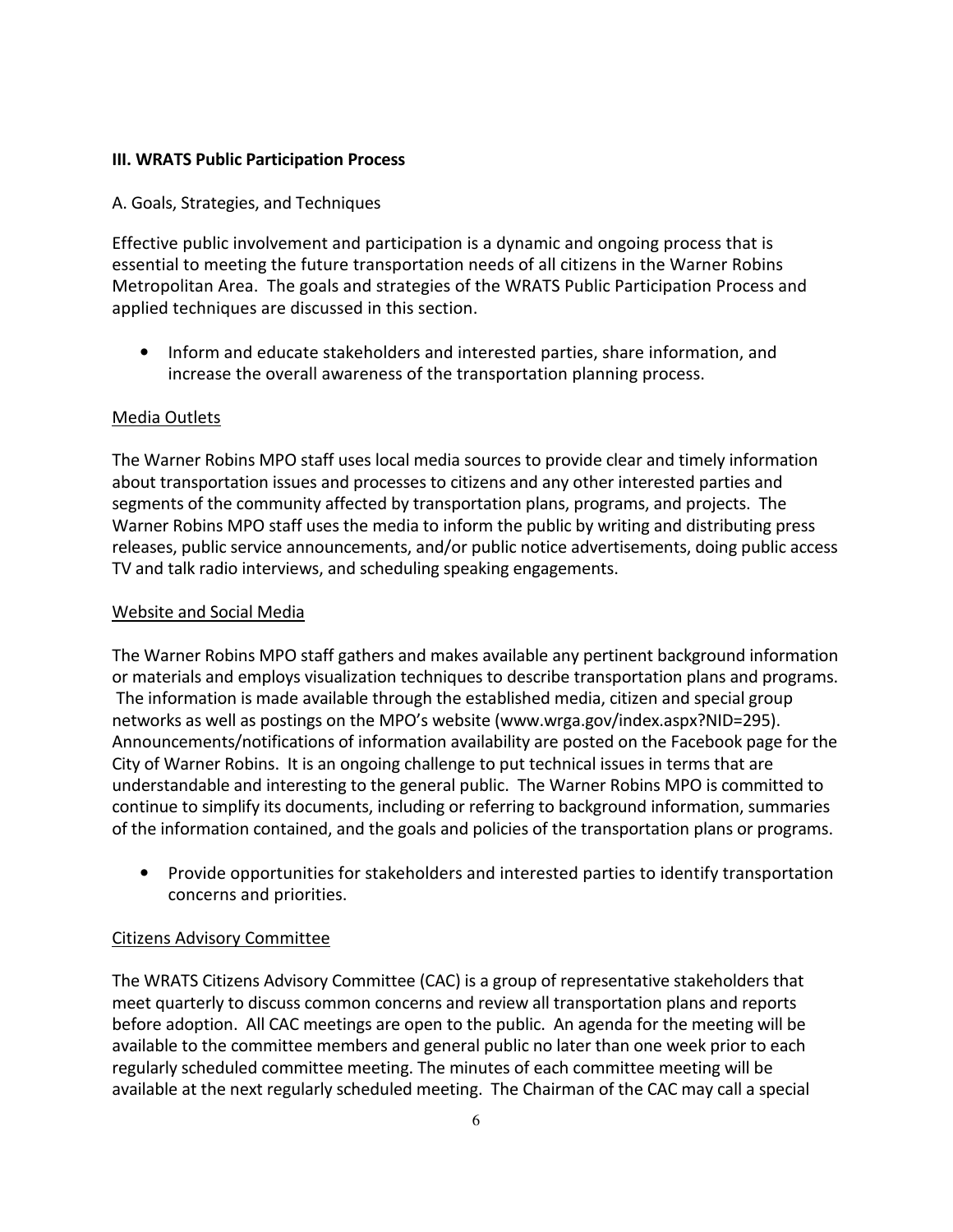meeting provided that a notice of the time, place, and date of the meeting is posted twenty-four hours in advance of said meeting. The written notice for the special called meeting will be in the same manner as for the regularly scheduled meeting.

## Public Hearings/Open Houses

Public hearings and open houses are used by the Warner Robins MPO staff. Either in a formal or informal setting, information is presented both verbally and visually with respect to the development of transportation plans, programs, and documents to the general public and interested parties. Input from community stakeholders is gathered and included in the transportation planning process and decisions.

• Encourage public participation opportunities in a wide and varied audience, including the traditionally underserved.

## Targeted Outreach and Stakeholder Interviews

The Warner Robins MPO staff is responsible for directly contacting known interested parties and identifying other persons or groups who are interested in the transportation planning process, plans or programs. Every effort is made to reach and accommodate hard-to-reach audiences such as persons with disabilities, foreign speaking citizens, and those with other special needs who are traditionally underserved by existing transportation systems. The MPO staff contact and make studies/materials available to several agencies in the area like the health department, labor department, division of family and children services, housing authority, senior citizens center, and technical college. The MPO staff reaches out to the Hispanic Community through area churches and the Latin American Association of Middle Georgia. Surveys and other materials in Spanish are given to those contacts for distribution and posted on the MPO's website. Also, stakeholder interviews are conducted to understand the perspectives of key stakeholders who are directly affected by or have an interest in specific plans, programs, or projects.

#### Accessible Information and Public Meetings

Appropriate transportation planning documents are made available at central locations such as public libraries, chambers of commerce, city and county departments of planning, regional commissions, as well as the MPO's website. Typically, these documents include draft plans or programs, which are to be reviewed by the public prior to the WRATS Policy Committee's final adoption. A similar procedure is used to make final plans or programs, or amendments thereto, available for informational purposes. Additionally, copies of draft and final plans or programs will be mailed directly to individuals upon request.

All public meetings are held at handicap and Americans with Disabilities Act (ADA) accessible locations. Special events occur at varying times of the day to accommodate different work schedules and are located in different parts of the Metropolitan Planning Area (MPA) since the study area covers such a large geography. The Warner Robins MPO staff also tries to hold these meetings in areas with a high population of disabled, elderly, low-income, and minority persons.

• Obtain meaningful public input and participation to be used in the transportation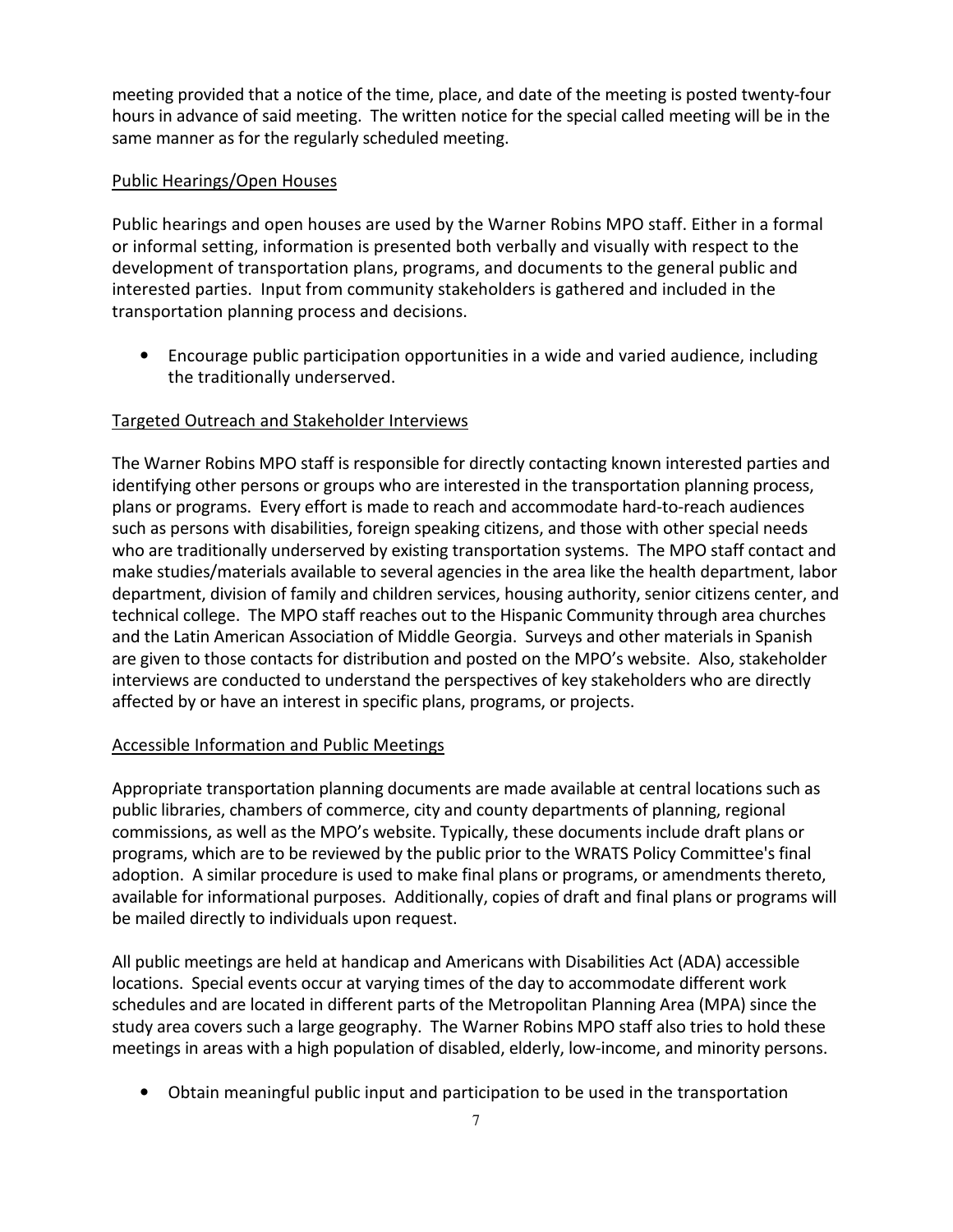## decision-making process.

## Virtual Public Involvement

In an effort to encourage feedback from transportation stakeholders who are either unable or unwilling to participate in-person, the MPO may utilize virtual public involvement technologies and techniques. These virtual technologies and techniques include, but are not limited to, online meetings, story maps, short videos, and survey tools. Disseminating information and gathering input virtually is effective, efficient, and ensures the opinions and needs of the public are understood and considered, particularly, from stakeholders who do not participate in traditional public involvement approaches.

## Public Comment Forms

An essential component of the public participation process is the two-way exchange of information. Public comment forms are provided at all public hearings and open houses to allow attendees to provide feedback to the Warner Robins MPO staff regarding specific transportation plans, programs, and projects under review or comments on the planning process itself. Public comment forms are also attached to hard copies of planning documents that have been placed at public libraries, city and county buildings, chambers of commerce, and other locations during a public review period. The Warner Robins MPO website serves as another appropriate means by which the public can provide comments.

## **Surveys**

In an effort to gain insight into the public's opinion about the transportation planning process or a specific study, document, or project, the Warner Robins MPO staff prepares and distributes surveys at public meetings, open houses, and speaking engagements. The surveys are also accessible on the internet via a link from the MPO's website which is published in local newspapers and referenced in television and radio reports, on the Facebook page for the City of Warner Robins, and via broadcast emails within companies/organizations. Surveys are provided in both English and Spanish.

#### B. Public Review of Planning Documents

Currently, most transportation planning documents and items to be considered by the WRATS Policy Committee (PC), are first reviewed by the Technical Coordinating Committee (TCC) and then by the Citizens Advisory Committee (CAC). A citizen may at any time attend and participate in the TCC, CAC or PC meetings.

#### Long Range Transportation Plan

The Long Range Transportation Plan (LRTP) is the Warner Robins MPO's 25-year horizon plan for multi-modal projects identified for improvement and it is updated every 5 years as required by Federal regulations. This document serves as the defining vision for the region's transportation systems and services. The LRTP planning process looks at existing conditions and projected future conditions to determine likely transportation needs. Goals and objectives for the LRTP are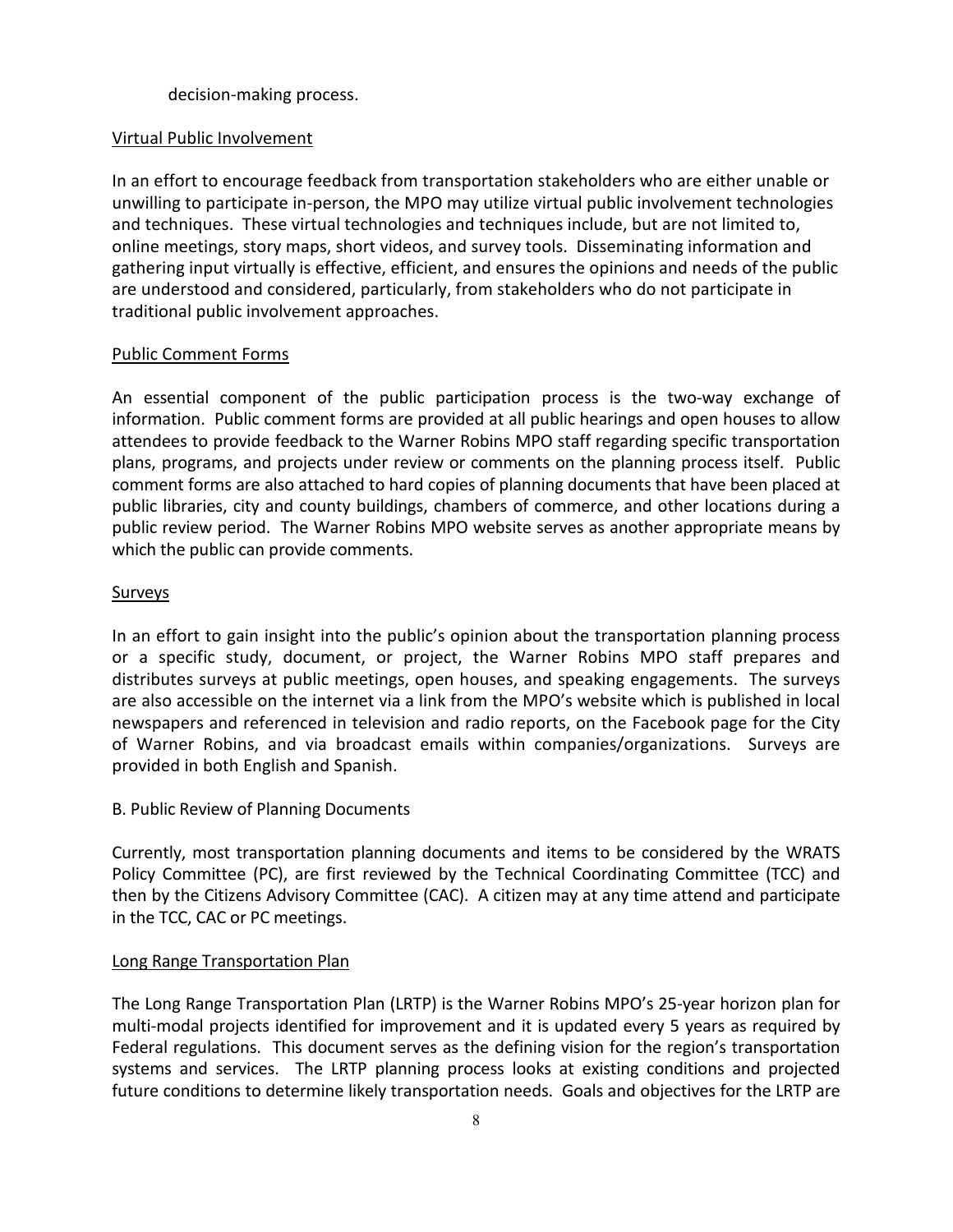developed in conjunction with public and TCC, CAC, and PC input and used in an assessment of community transportation needs through a modeling process and public involvement. Once community transportation needs are determined, adequacy of anticipated transportation funding is assessed against project costs. From this assessment and additional public and committee discussion comes a financially constrained list of transportation funding areas and projects. In addition to those programs, and projects that are financially constrained, a group of unconstrained or illustrative projects is included in the LRTP. These projects are those that the region would undertake if additional resources were available. The MPO will provide agencies and the public an opportunity to comment on the draft plan at two or more public information meetings/open houses. The public comment period will be 30 days and the LRTP will be available for review at central locations such as public libraries, chambers of commerce, city and county departments of planning, and/or regional commissions as well as the MPO's website. After the public comment period, the Warner Robins Policy Committee will adopt the LRTP.

#### Transportation Improvement Program

The Transportation Improvement Program (TIP) is a subset of the LRTP, which outlines transportation investments in the Warner Robins area for a 4-year period. The TIP is usually updated every year in Georgia. A draft TIP will be made available for public review on the MPO's website as well as in various locations throughout the region to gain input for a 30-day time period. The public may also attend open meetings of the PC, TCC, and CAC. Once the public comment period has closed and the MPO has addressed all concerns, the TIP will be adopted by the MPO's Policy Committee.

The public involvement process for the Transportation Improvement Program, Long Range Transportation Plan, Special Projects or other plans and programs is used to satisfy the Georgia Department of Transportation public participation process for the Program of Projects.

## Participation Plan

A forty-five day public review and comment period will be required for any future revisions proposed for the Participation Plan (PP). All comments received will be reviewed, considered, and incorporated, as appropriate into the PP. A report documenting the participation and review process, including comments received, will be made part of the final PP document, which will be available in the Warner Robins Transportation Planner's office.

## C. Consultation

During the development of the LRTP, the MPO will also consult with State and Local agencies responsible for land use management, natural resources, environmental protection, conservation, historic preservation, tourism, natural disaster risk reduction, as well as private transportation providers. Some of these consultation agencies include environmental organizations, chambers of commerce, convention and visitors bureaus, and emergency management agencies. A detailed list is located in Appendix C. Some of the agencies are members of the TCC, so consultation will take place during regular quarterly scheduled TCC meetings. Stakeholder interviews will be utilized to allow some of the other consultation agencies to have reasonable opportunities to review and comment on draft documents including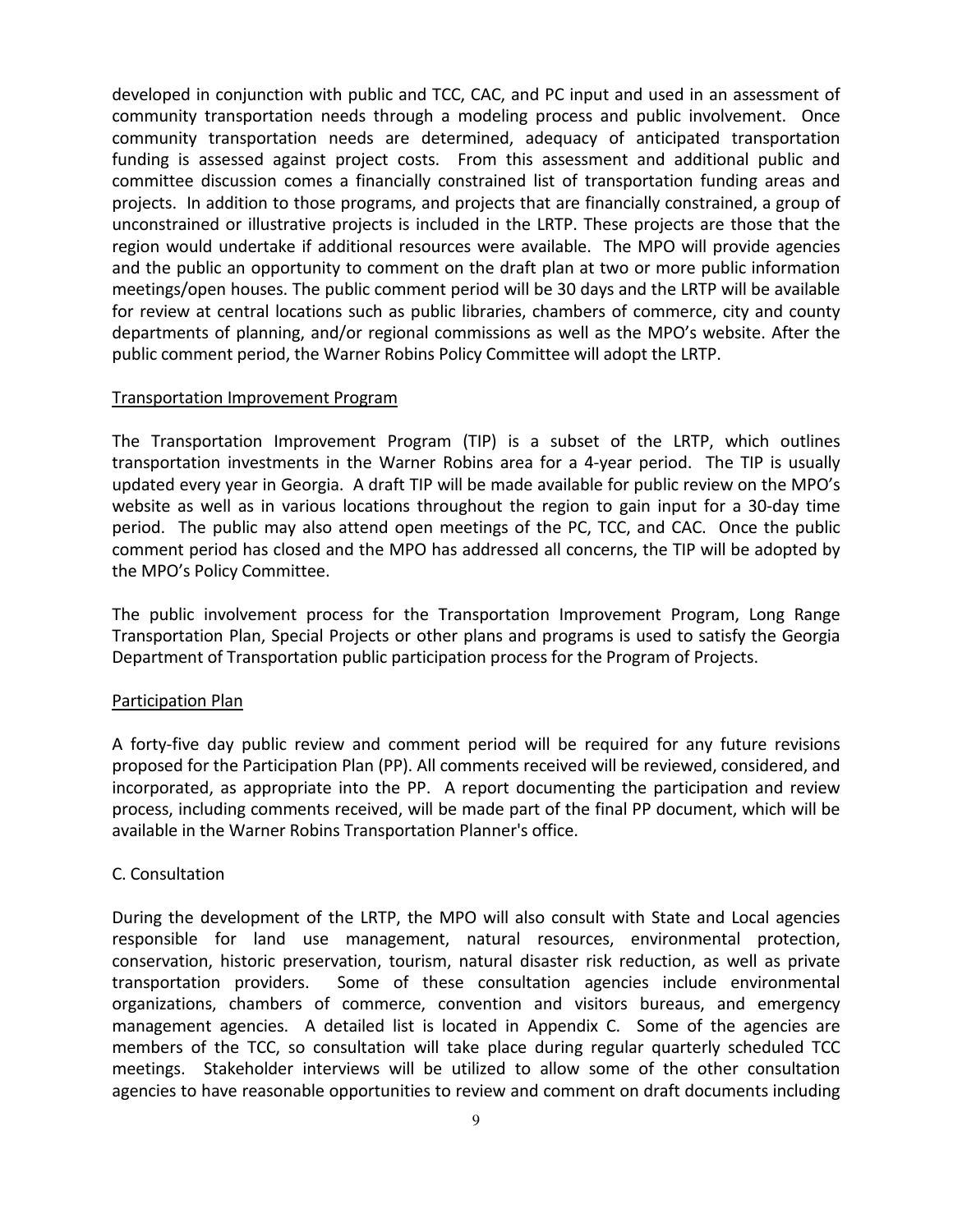the LRTP, TIP, UPWP, PP, and other major planning documents. The consultation process will include comparing transportation plans with conservation plans or maps, or to inventories of natural or historic resources.

The Warner Robins MPO will also incorporate the Georgia Department of Transportation's Resource Agency Consultation Process with respect to Federal and State agencies. In order to achieve the objective of successful consultation, the MPO will identify affected agencies, gather information, identify the impact zones, and document suggestions/comments into the LRTP/TIP. Federal and State resource agencies include Community Affairs, Economic Development, Natural Resources, and Transportation Departments; Forestry Commission, Ports Authority; Historic Preservation, Environmental Protection, and Wildlife Resource Divisions; State Parks & Historic Sites, and Coastal Resources.

## IV. Effectiveness of WRATS Public Participation Process

#### A. Participation Plan Review

The public was invited to review and submit comments on the previous draft WRATS Participation Plan. The document was reviewed by WRATS PC, TCC, and CAC members along with Georgia DOT staff and the Federal Highway Administration during its initial production and during the review period. No responses from the public were received on the draft WRATS PP. The PP is periodically reviewed by WRATS, Georgia DOT, and the Federal Highway Administration in terms of its effectiveness. It is also evaluated and refined by incorporating suggestions made by citizens and other community stakeholders. The Warner Robins MPO staff learned some lessons and gained invaluable knowledge while implementing the previous participation plan.

 Public information meetings should be held in-person throughout different parts of the Metropolitan Planning Area (MPA) and virtually.

The 2045 Metropolitan Transportation Plan (MTP) included two open house style meetings, with the first being held October 24, 2019 and the second held September 1-30, 2020. The second outreach opportunity was originally planned for the spring of 2020; however, the outbreak of COVID-19 made group gatherings a health risk. In an effort to mitigate unnecessary threats to the health of the community, the second public meeting was held virtually on the WRATS website to limit the risk of exposure. The online opportunity shared the Draft Plan, a brief presentation, detailed information about the projects being considered within the plan and provided a survey for the public to give feedback. The virtual open house expanded outreach to stakeholders who were either unable or chose not to participate in the traditional meeting on October 24, 2019. Disseminating information and gathering input virtually allowed stakeholders to participate more often and improved the geographic collection of input.

 A presentation is informative for stakeholders attending a public information meeting, but having interactive activities improves participation.

The first public open house for the 2045 MTP was held in October of 2019 at the Georgia Military College (GMC) campus in Warner Robins. The GMC campus provided a centralized location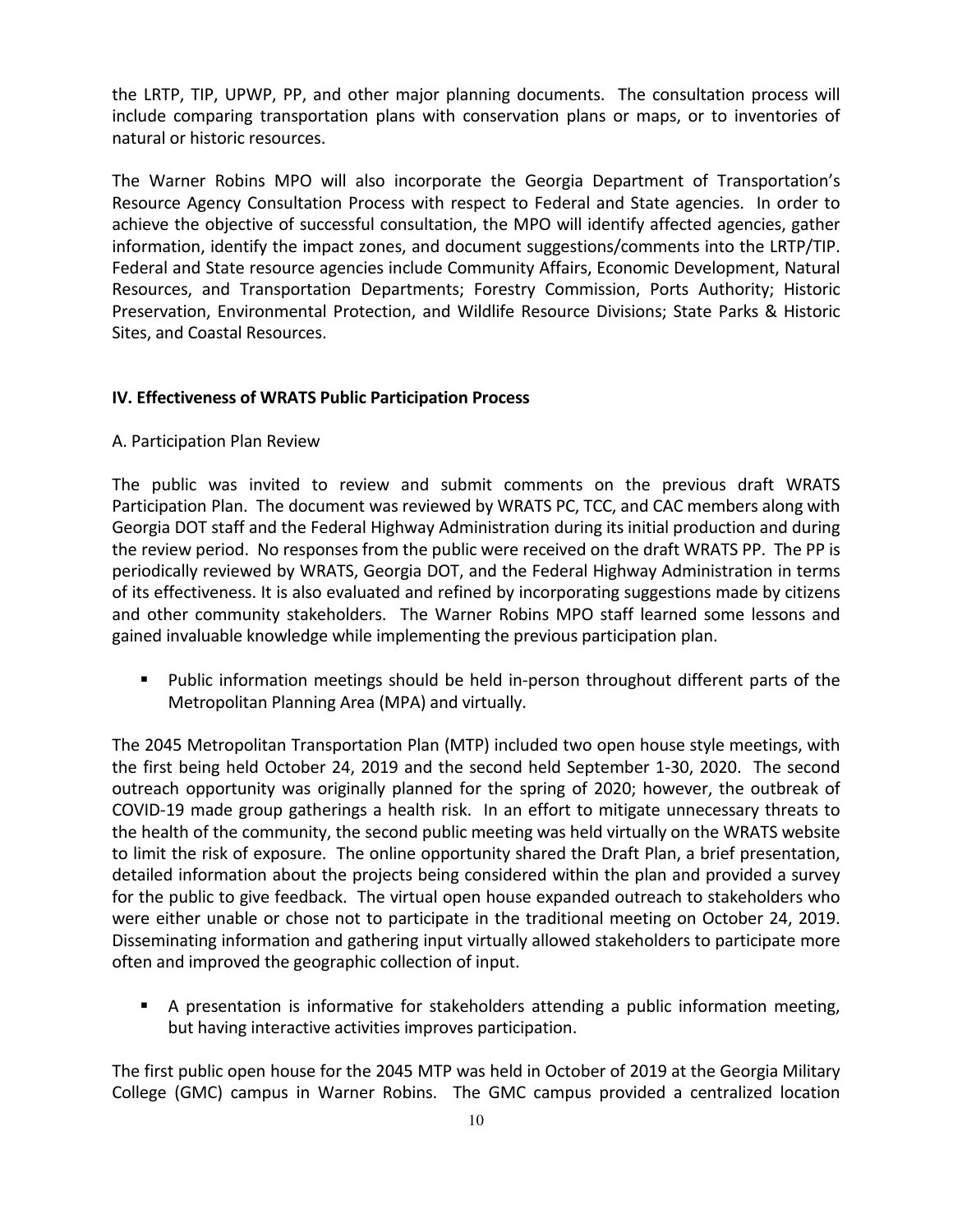within the most populous area of the MPO while also being located near Robins Air Force Base. The meeting had a series of activities designed for attendees to provide feedback and help shape the development of the plan. Attendees were given the opportunity to provide feedback using the following methods: comment forms; prioritization of goals board; survey forms; and posting trip origins/destinations, traffic congestion areas, traffic safety issues, and bicycle and pedestrian concerns on a study area map. The interactive activities encouraged citizens to provide direct feedback on the plan, ask questions, and gain a deeper understanding of the processes involved.

 Targeted outreach through online postings and television interviews is a good way to engage traditionally underserved stakeholders, such as low-income, and minority households.

Gathering feedback from the residents and stakeholders within WRATS is vital for the development of an inclusive MTP. In an effort to encourage participation and boost awareness of the plan, the WRATS website was updated with project milestones and public feedback opportunities. WRATS staff also participated in a multicultural meeting with one of the Spanish speaking TV organizations in the area to help spread the word amongst the non-English speaking populations. Instead of expecting the transportation disadvantaged to attend a public meeting/open house, the Warner Robins MPO staff brought this important information to them.

## B. Monitoring and Evaluation

The effectiveness of the WRATS public participation process will regularly be evaluated to ensure that needs are successfully met. The Warner Robins MPO staff will continue to seek improvements to its public participation process when possible. The list below shows key measured activities under each WRATS public participation process goal that the Warner Robins MPO staff will use to help monitor and evaluate the public participation process.

- Inform and educate stakeholders and interested parties, share information, and increase the overall awareness of the transportation planning process.
- $\checkmark$  Number of public notice advertisements/media publications
- $\checkmark$  Number of MPO website updates
- Provide opportunities for stakeholders and interested parties to identify transportation concerns and priorities.
- Number of public meetings, hearings, and open houses
- Attendance at public meetings, hearings, and open houses
- Encourage public participation opportunities in a wide and varied audience, including the traditionally underserved.
- Frequency of outreach to traditionally underserved populations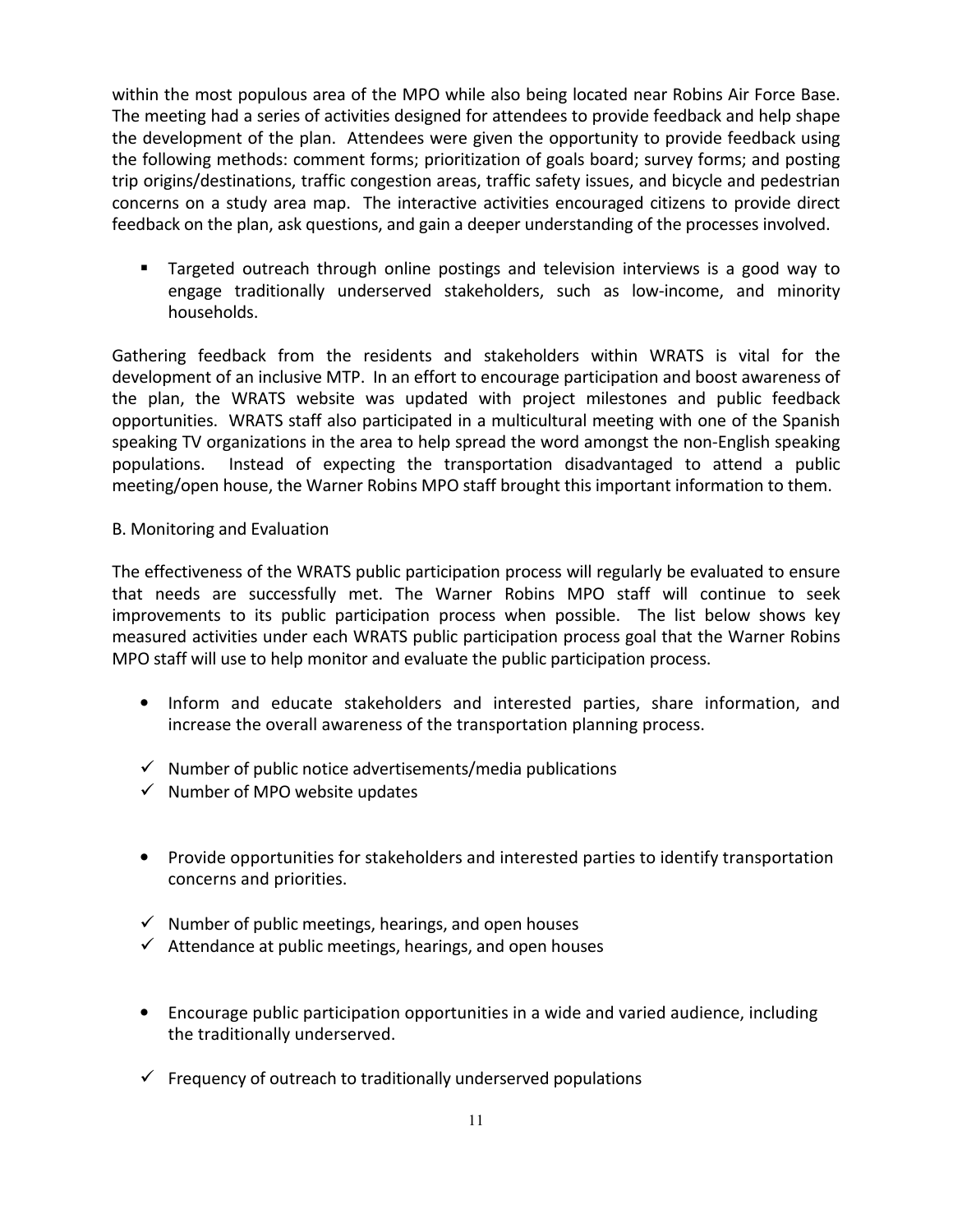- $\checkmark$  Number of accessible public meetings, hearings, and open houses held in EJ areas
- Obtain meaningful public input and participation to be used in the transportation decision-making process.
- Number of public comment forms/surveys completed
- $\checkmark$  Frequency of contact with the public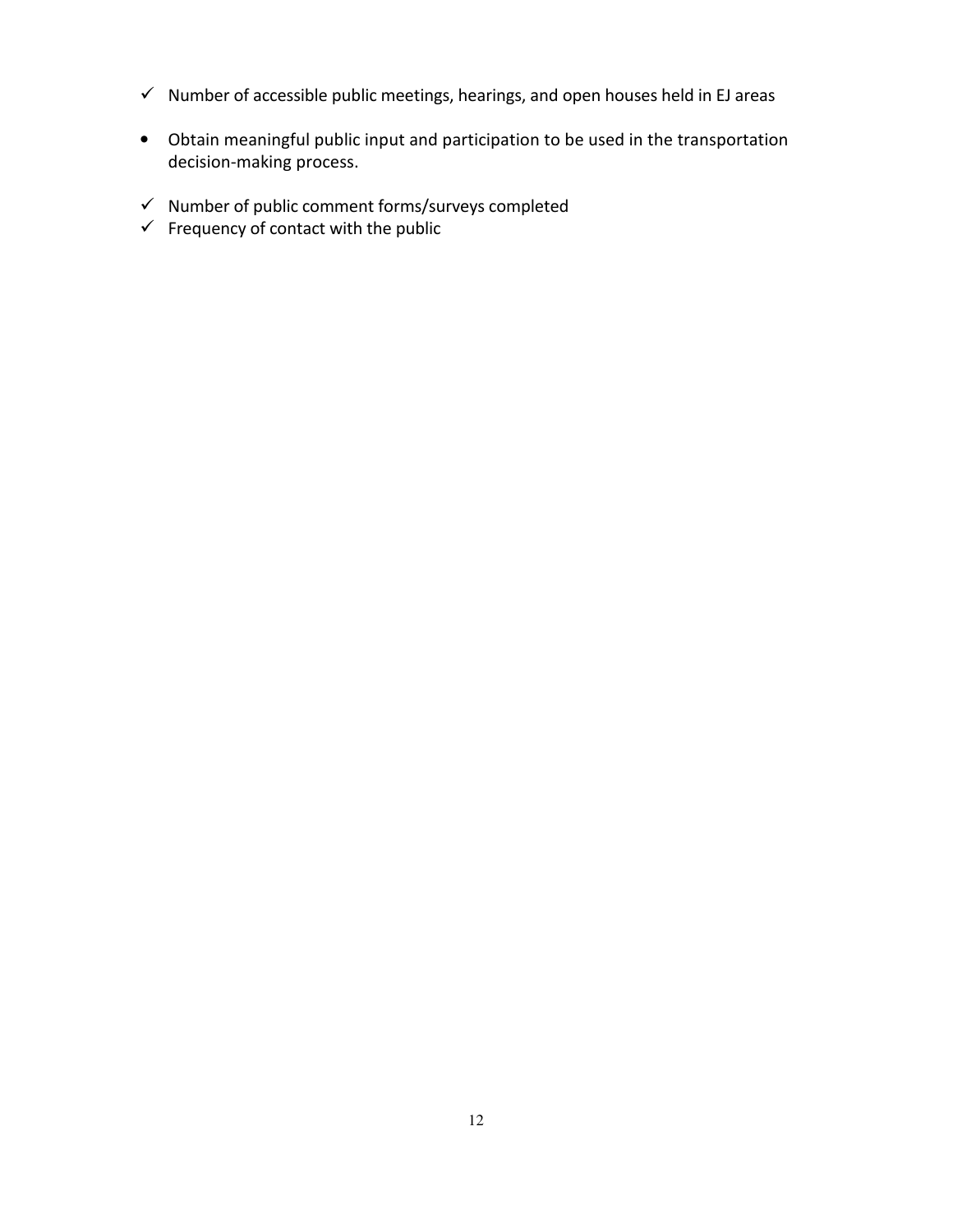## Appendices



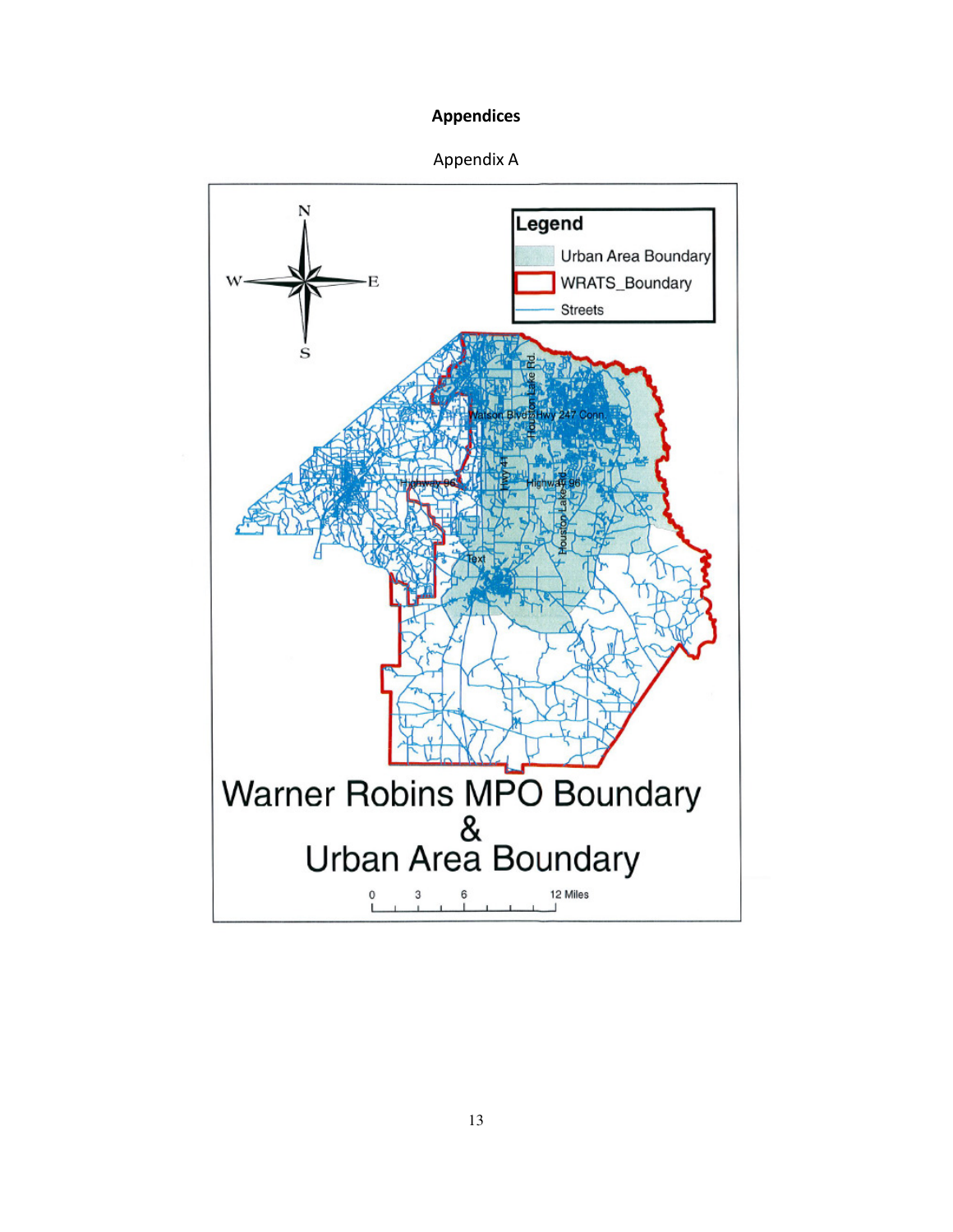Appendix B

## **WRATS 2045 METROPOLITAN TRANSPORTATION PLAN COMMENT PERIOD IS NOW OPEN!**

Are you tired of traffic? We want to hear from you! The Warner Robins Area Transportation Study (WRATS) has released the draft Metropolitan Transportation Plan (MTP) for public review and is holding its final outreach opportunity virtually. You can view the outreach presentation materials and Draft MTP and submit comments via the online survey located at the following link: https://www.wrga.gov/636/WRATS-2045-MTP. The MTP analyzes existing transportation infrastructure, collects community input, outlines objectives and goals for the Metropolitan Planning Organization (MPO) region and contains a prioritized, financially constrained list of projects for implementation between 2021 and 2045. Don't delay…the comment period ends September 30, 2020! A hard copy of the plan or the outreach materials are available by request. If you have any questions or are unable to view the materials above, please contact Jessica Bird at 478-302-5505 or jbird@wrga.gov.